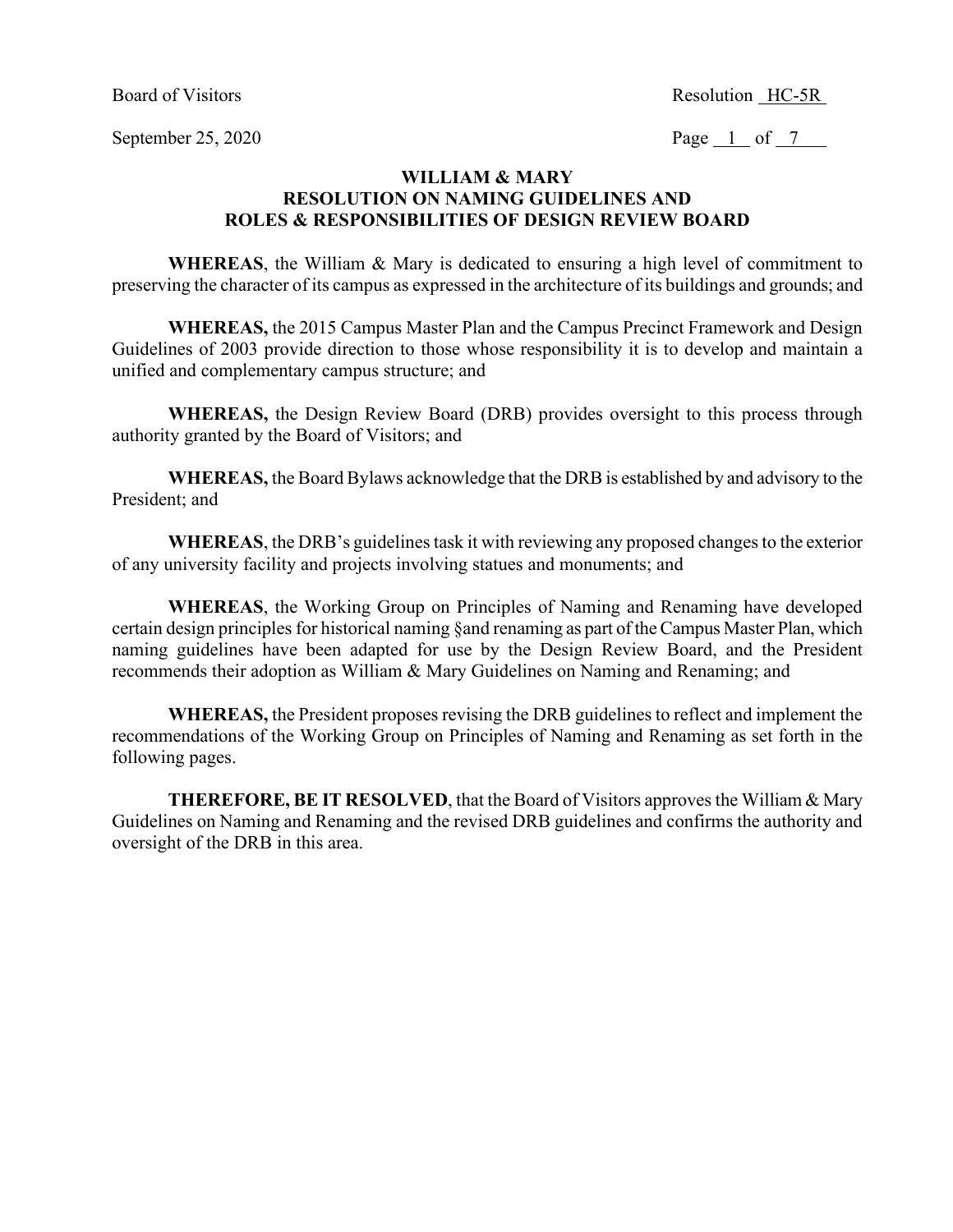September 25, 2020

Page  $2$  of  $7$ 

#### **William & Mary Design Review Board Guidelines Effective Date: February 6, 2003 Revision Date(s): June 28, 2016 and April 24, 2019**

#### **I. Overview**

The William & Mary is dedicated to ensuring a high level of commitment to preserving the character of its campus as expressed in the architecture of its buildings and grounds. The College's 2015 Campus Master Plan and the Campus Precinct Framework & Design Guidelines of 2003 provide direction to those whose responsibility it is to develop and maintain a unified and complementary campus structure. The Design Review Board (DRB) provides oversight to this process.

#### **II. Scope**

The DRB oversees design implementation in conformance with the goals and objectives of the Master Plan and Design Guidelines. The DRB reviews proposed changes to the exterior of any university facility for conformance with the university's architectural design guidelines. This includes the Virginia Institute of Marine Science (VIMS) and ancillary campuses.

Types of projects subject to review include, but are not limited to: construction, exterior renovation/modification, site work, landscaping, and statues/monuments. As part of its oversight of the implementation of the Campus Master Plan, the DRB shall consider proposals to name and rename structures on campus and to contextualize historical statues and monuments in accordance with the William & Mary Guidelines for Naming and Renaming.

All major and minor projects are subject to review. As an example, placement of a cell tower on a roof, while not classified as a major capital project, would still fall within the DRB's purview.

The DRB may recommend design elements for architects to consider as projects move through the design phases. Specifically, the DRB will review and make recommendations at three stages:

1) Site selection and design intent

2) Schematic design

3) Preliminary design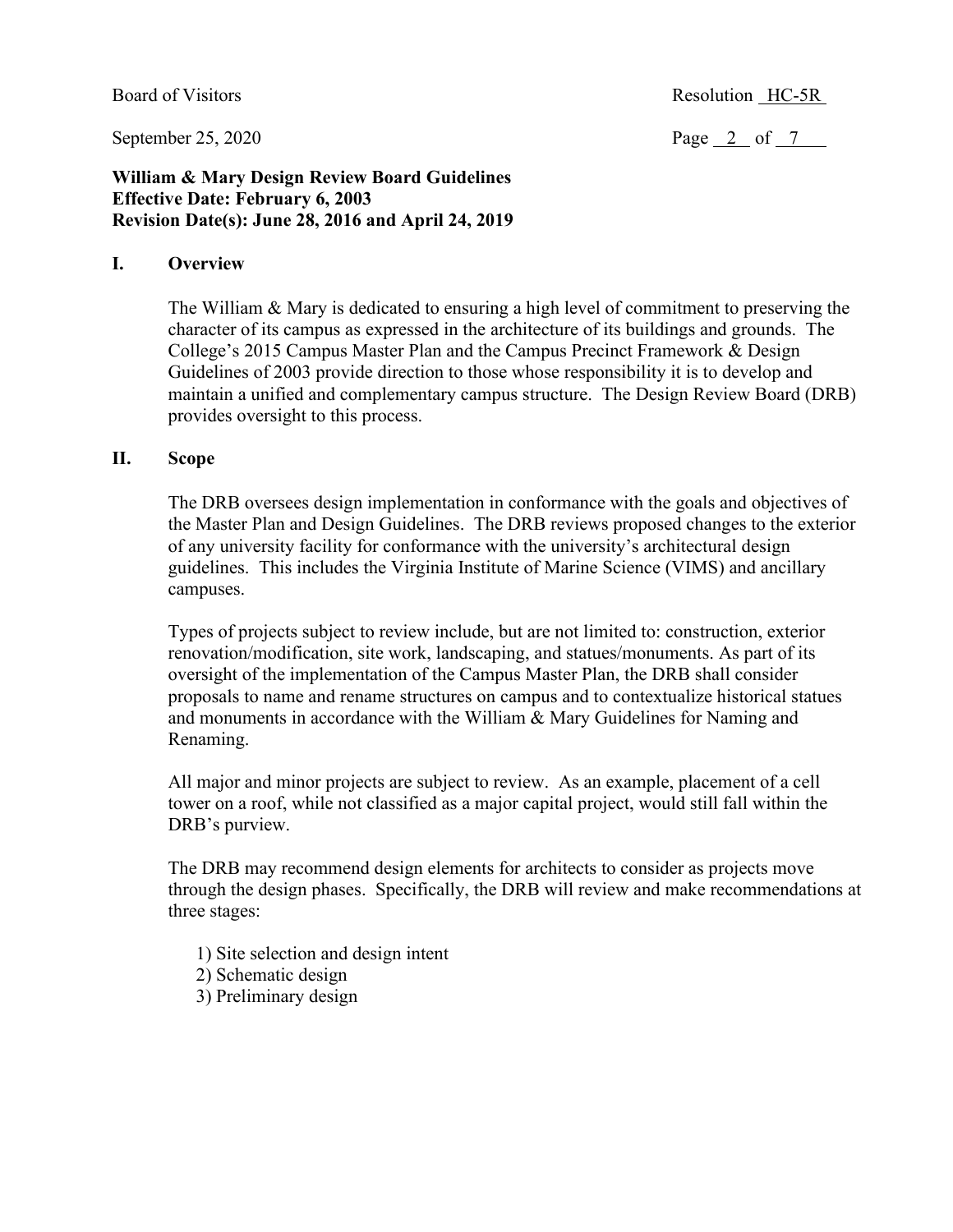#### **III. Board Composition**

DRB membership shall include, but is not limited to, the following members:

- Chair Chair of the BOV Administration, Buildings, & Grounds Committee
- Vice Chair Chief Operating Officer
- Member from the BOV Administration, Buildings, Grounds & Committee
- Chief Facilities Officer
- Director of the Historic Campus
- Chair of the Committee on Sustainability
- Architectural Historian, Colonial Williamsburg
- Architect at large

Staff to the Board shall include, but is not limited to:

- Director, Facilities Planning, Design and Construction (FPDC)
- Associate Budget Director
- Project Manager (rotating based on project)

The DRB may call upon experts as needed. The President may appoint additional members or staff to the DRB as needed.

#### **IV. Meetings**

- *Quorum:* Five members, one of whom must be the Chair or Vice Chair. Members may participate by phone or other electronic means.
- *Record:* Minutes will be kept by staff to the DRB.
- *Action:* Requires only a simple majority within a quorum.
- *Schedule:* Meets four times a year in conjunction with the regularly scheduled meetings of the Board of Visitors and as needed in order to meet critical project schedule dates.

#### **V. Submissions to the DRB**

All presentations (site selection/design intent, schematic design, and preliminary design) will include at a minimum:

- A project sponsor
	- o A project sponsor should be a member of the President's Executive Leadership Team

Board of Visitors Resolution HC-5R

September 25, 2020 Page 3 of 7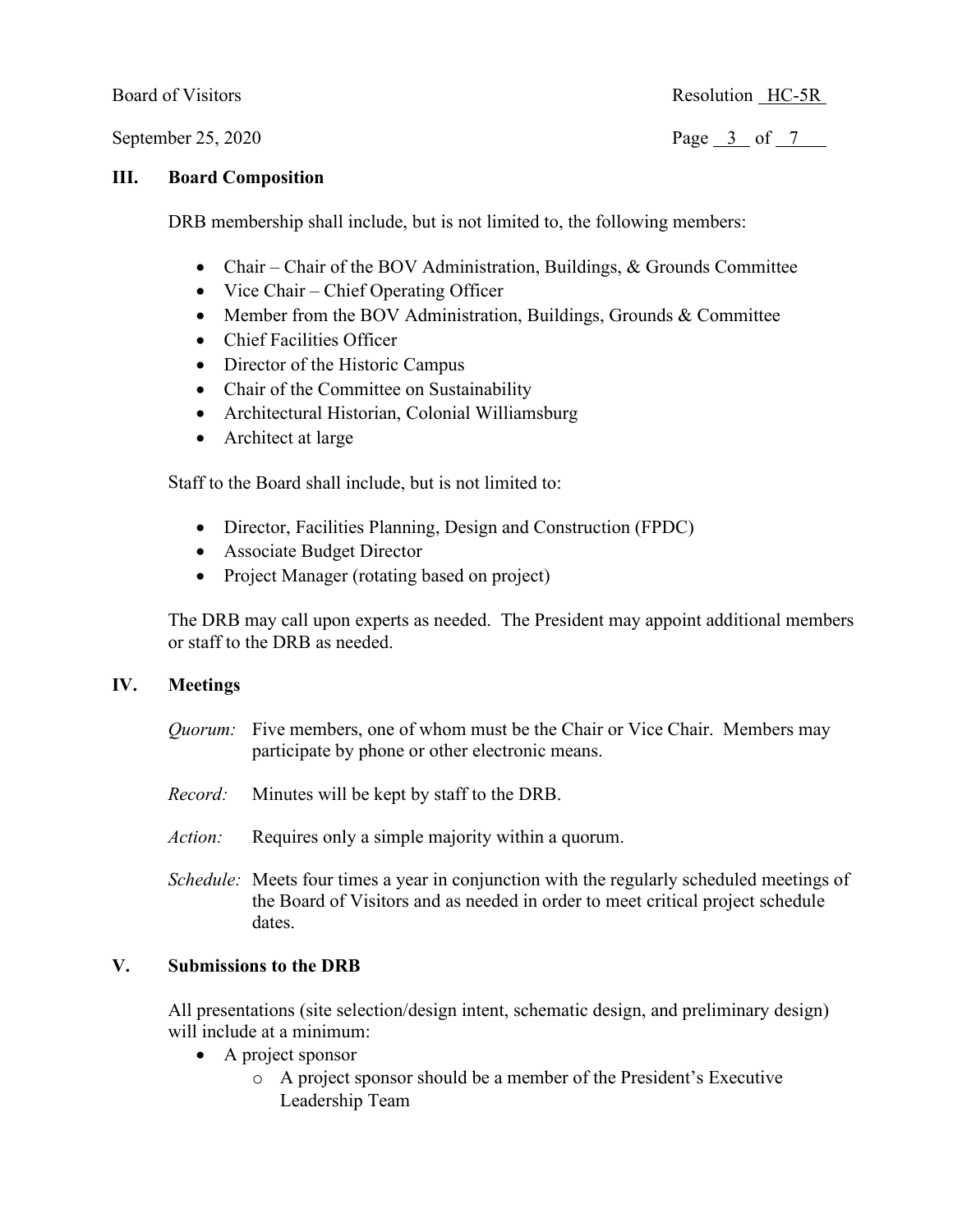Board of Visitors Resolution HC-5R

September 25, 2020 Page 4 of 7

- - o Proposed projects that emerge from campus committees, studies, etc. should secure a project sponsor prior to moving forward with a concept or design
	- A statement of defined scope and purpose
	- An established budget to which any design must conform
		- o The budget must include the proposed funding source(s)

Standard site selection presentations will include at a minimum:

- Topographical map of sites considered with proposed footprint imposed
- Selection criteria
- Advantages and disadvantages of each site

Standard architectural (schematic design and preliminary design) presentations will include at a minimum:

- Building footprint
- Elevations of all four sides
- Demonstration of compliance with order and elements of design guidelines
- Demonstration of compliance with architectural zone (Traditional to Transitional)
- Demonstration of actual building materials and mock-ups as required at the preliminary stage

## **VI. Authority**

The DRB is advisory to the President of the university who remains subject to the oversight of the Board of Visitors.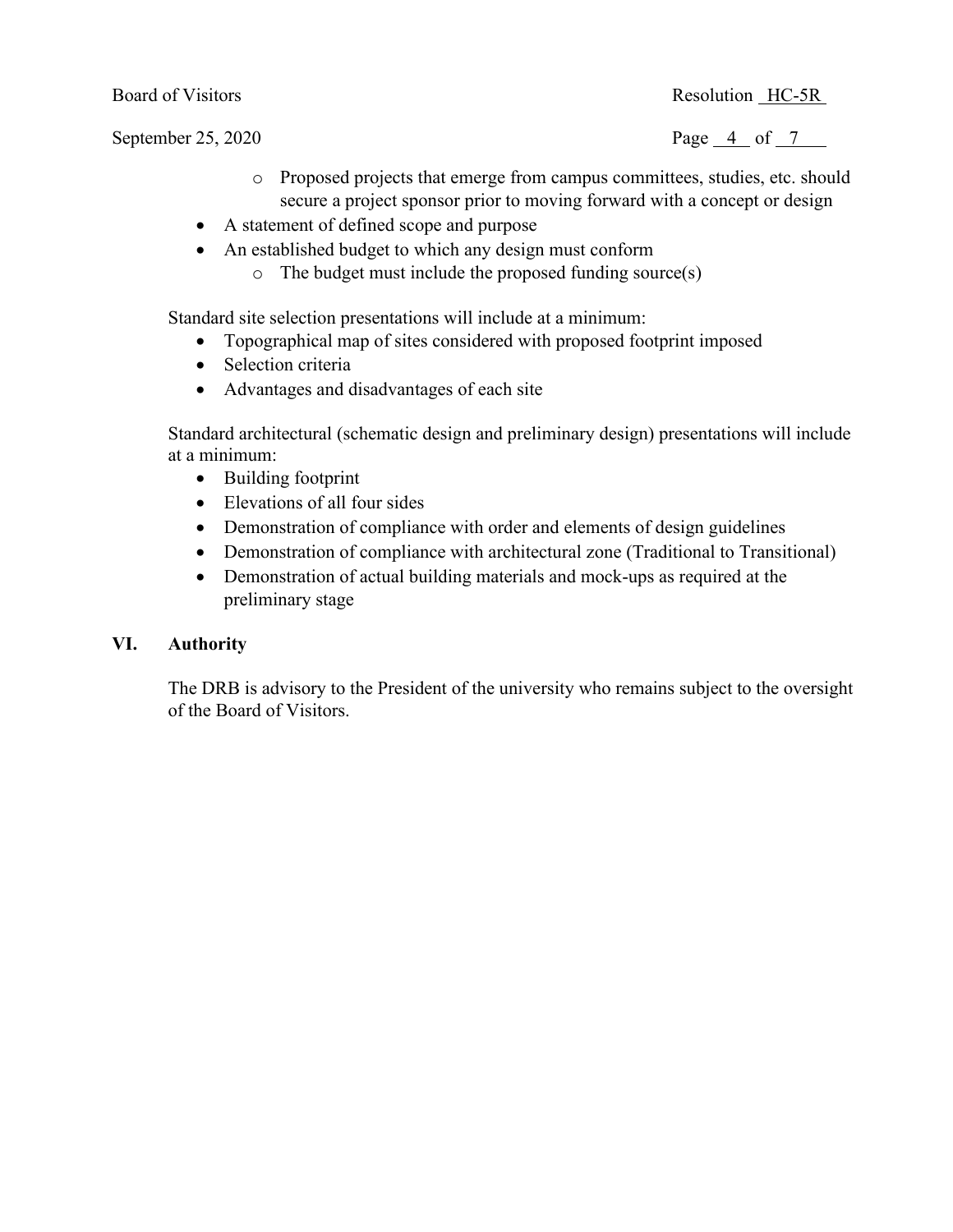Board of Visitors

September 25, 2020

### Resolution HC-5R

Page 5 of 7

## **William & Mary Guidelines for Naming and Renaming**

Throughout the centuries, William & Mary has named and renamed specific elements of the campus environment – spaces, buildings, academic and other programs, and more – dozens of times. The following guidelines are intended to provide a consistent, principled, transparent approach for naming and renaming elements of the campus of William & Mary.

### Decision-making, purview, and review processes

For names of buildings and objects in the campus environment, the Board of Visitors has final decision-making authority, as specified in its By Laws.

For names of programs, titles, and other matters, the President, Provost and Chief Operating Officer have decision-making authority, as generally delegated to them in the Board By Laws. Consultation with appropriate institutional bodies and constituencies is an expected assumption of normal process.

When naming is related to a philanthropic commitment, review shall be conducted by the University Advancement office and the Vice President for University Advancement shall make recommendations to the President, Provost or Chief Operating Officer, and Board of Visitors consistent with the guidelines set out in the university's gift acceptance procedures and policies.

## Design principles for historical naming/renaming as part of the Campus Master Plan

## *1. The campus buildings and environment should help to educate*

Consistent with William & Mary's current practice of contextualization of our historic campus – (i.e., telling its whole history in context) buildings and spaces should include robust historical context that reflects our expanding knowledge of the past – explaining and correcting incomplete or passed-over versions of William & Mary's history, in accessible ways.

## *2. The campus buildings and environment should affirm complexity*

Names of buildings and spaces should represent William & Mary's broad and complex history. To recover more voices and stories that represent our past, it is necessary to commit to powerful historical work, in all of its complexity and depth.

# *3. The campus buildings and environment should promote honest and clear self-reflection of William & Mary's history*

This work will be unwavering, to openly and clearly acknowledge the contributions of both those who are well known as well as those who have gone unrecognized, and those whose legacies impeded the nation's promise of universal human rights and equality.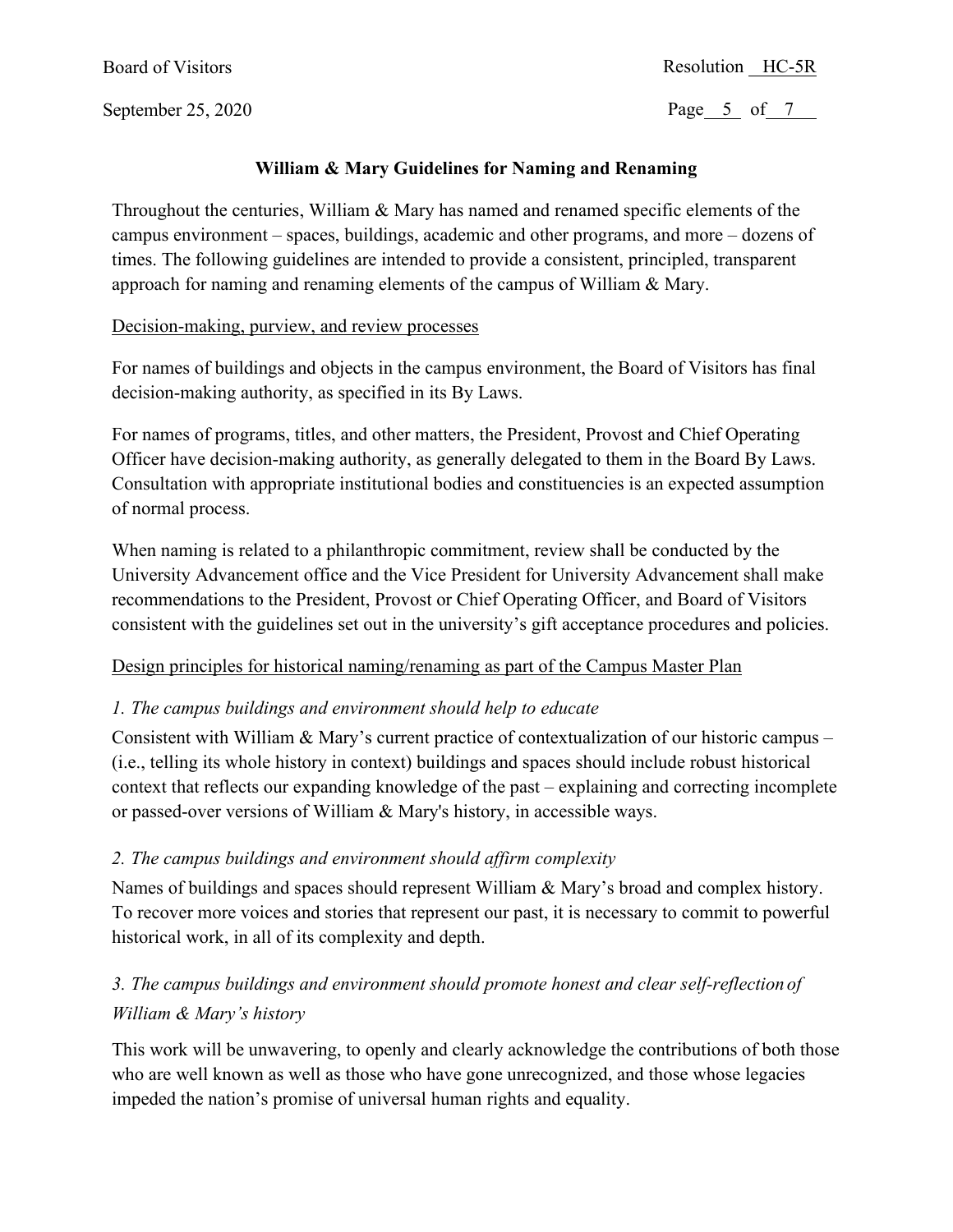## September 25, 2020

Page  $6$  of  $7$ 

### Design Review Board guidelines for naming and renaming

Guiding principles developed in late 2020 as part of a two-month process of study, community input, and revision. This process was conducted by the Working Group on Principles of Naming and Renaming at the request of the president, as charged by the Board of Visitors.

## *1. William & Mary's naming and renaming process must represent the university's diverse constituencies*

William & Mary's review process for naming and renaming shall be clear, follow established guidelines, be applied consistently and provide for input from diverse constituencies.

## *2. Names on buildings or spaces should represent William & Mary's evolving mission and values*

When considering names for living persons and new spaces on campus, University Advancement shall follow its current practices of review, consistent with gift acceptance policies for the university and its related foundations.

When considering the naming or renaming after an historical person, William & Mary will examine the person's principal legacy in light of multiple criteria. These should include their actions during their lifetime, and, most significantly, their principal legacy in the present. The history and legacy of the university must be appropriately chronicled and explained. To demonstrate William & Mary's commitment to inclusion, equality and justice, attention should be focused on our present values of belonging, curiosity, excellence, flourishing, integrity, respect and service.

## *3. The campus environment should be curated holistically, as part of the Campus Master Plan*

No building, structure or space should be considered in isolation. Coordination of the naming and renaming process with the Campus Master Plan is essential. The interrelationship of names across campus should reflect respect for the architectural integrity of the Campus Master Plan and consider the role of the name (honorific, memorialization, etc.).

*A. Where appropriate and feasible, a name should be relevant to what it designates*

In many cases, it is desirable to align a potential name with the functional use or occupancy of the space. This applies in practical ways when a parking lot is named for a building nearby; it may also apply symbolically, as with the naming of a science building, ISC 2, for William Barton Rogers, William & Mary alumnus and founder of